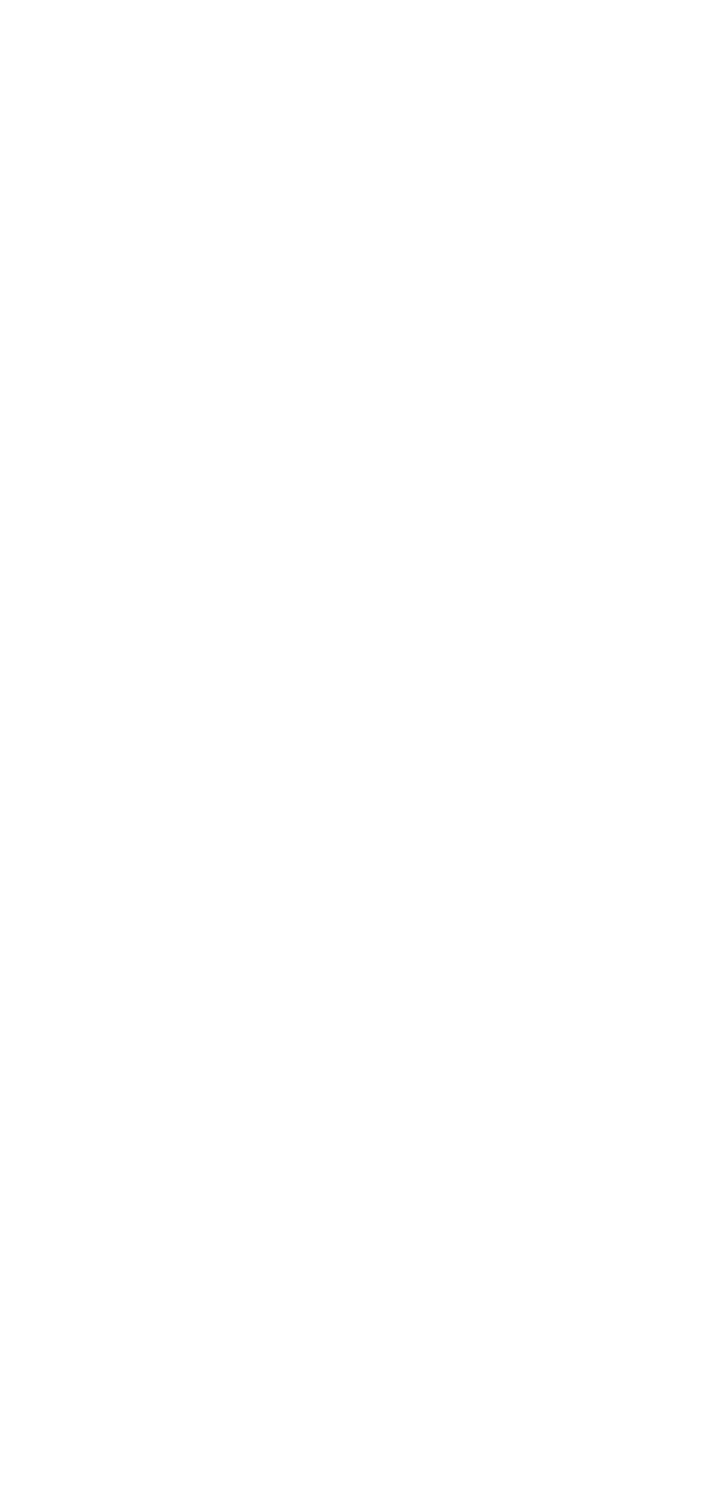## **Investment Objective and Policy**

The objective of the Fund is to track the capital performance of global emerging equity markets, as represented by the FTSE Emerging Index.

The Manager will seek to achieve the investment objective by investing primarily in securities that make up the constituents of the FTSE Emerging Index. The Fund may also invest in stocks which are reasonably expected, at the investment manager's discretion to become part of the Index. Securities will be held with weightings generally proportionate to their market capitalisation. The Fund may hold depository receipts and derivatives both for Efficient Portfolio Management and investment purposes\*.

The Fund may also invest in other transferable securities, equities, permitted deposits, money market instruments, cash, near cash and units in collective investment schemes.

\* The Fund does not currently use derivatives for investment purposes.

## **Risk Profile**

### **Market Risk**

Market risk arises mainly from uncertainty about future prices. It represents the potential loss the Fund may suffer through holding market positions in the face of market movements. The Manager adheres to the investment guidelines and in this way, monitors and controls the exposure to risk from any type of security, sector or issuer.

This Fund invests in securities which are issued by companies in Emerging Markets and therefore, there is likely to be increased volatility in price movements. The securities may also be less liquid than securities on larger exchanges which are generally traded more frequently.

### **Currency Risk**

This Fund is invested in overseas financial securities. The performance of the Fund may therefore be affected by changes in exchange rates. This risk may be managed by the use of forward currency contracts, which aim to manage the effect of changing exchange rates.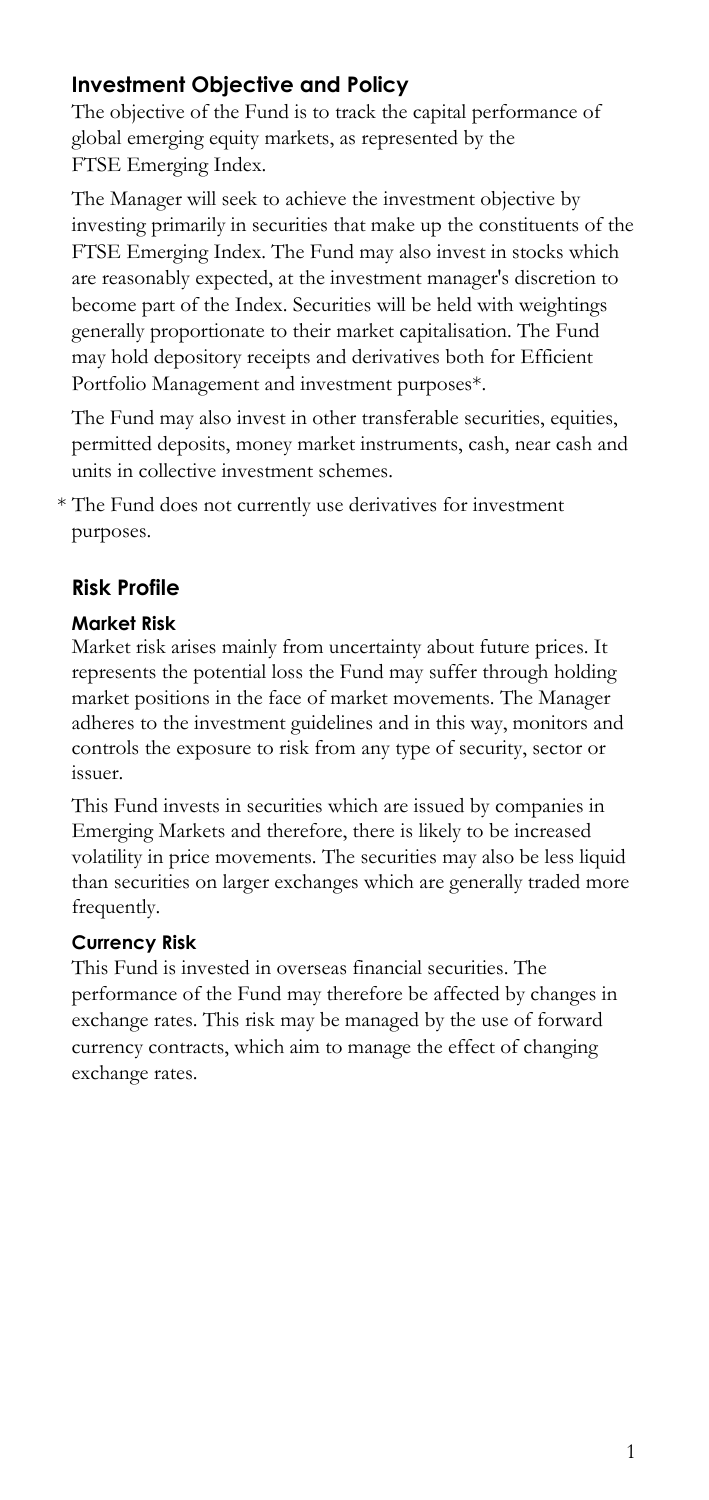## **Fund Facts**

| Period End Date for Distribution: |           | 31 July      |
|-----------------------------------|-----------|--------------|
| Distribution Date:                |           | 30 September |
| <b>Ongoing Charges Figures:</b>   | 31 Jan 19 | 31 Jul 18    |
| R-Class                           | 0.71%     | 0.92%        |
| F-Class                           | 0.57%     | 0.57%        |
| I-Class                           | 0.33%     | 0.33%        |
| C-Class                           | 0.23%     | 0.23%        |
| L-Class                           | 0.18%     | 0.18%        |

The Ongoing Charges Figure (OCF) is the ratio of the Fund's total disclosable costs (excluding overdraft interest) to the average net assets of the Fund.

The OCF is intended to provide a reliable figure which gives the most accurate measure of what it costs to invest in a fund and is calculated based on the last period's figures.

### **Risk and Reward Profile**



- The Risk and Reward Indicator table demonstrates where the Fund ranks in terms of its potential risk and reward. The higher the rank the greater the potential reward but the greater the risk of losing money. It is not guaranteed to remain the same and may change over time. It is based on historical data and may not be a reliable indication of the future risk profile of the Fund. The shaded area in the table above shows the Fund's ranking on the Risk and Reward Indicator.
- The Fund is in category six because it invests in company shares which are sensitive to variations in the stock market. The value of company shares can change substantially over short periods of time. Company shares are generally considered to be higher risk investments than bonds or cash.
	- Even a fund in the lowest category is not a risk free investment.

## **Distribution Information**

The policy is to distribute, on an annual basis, all available revenue, after deduction of those expenses which are chargeable in calculating the distribution. This being the case, there is no interim distribution.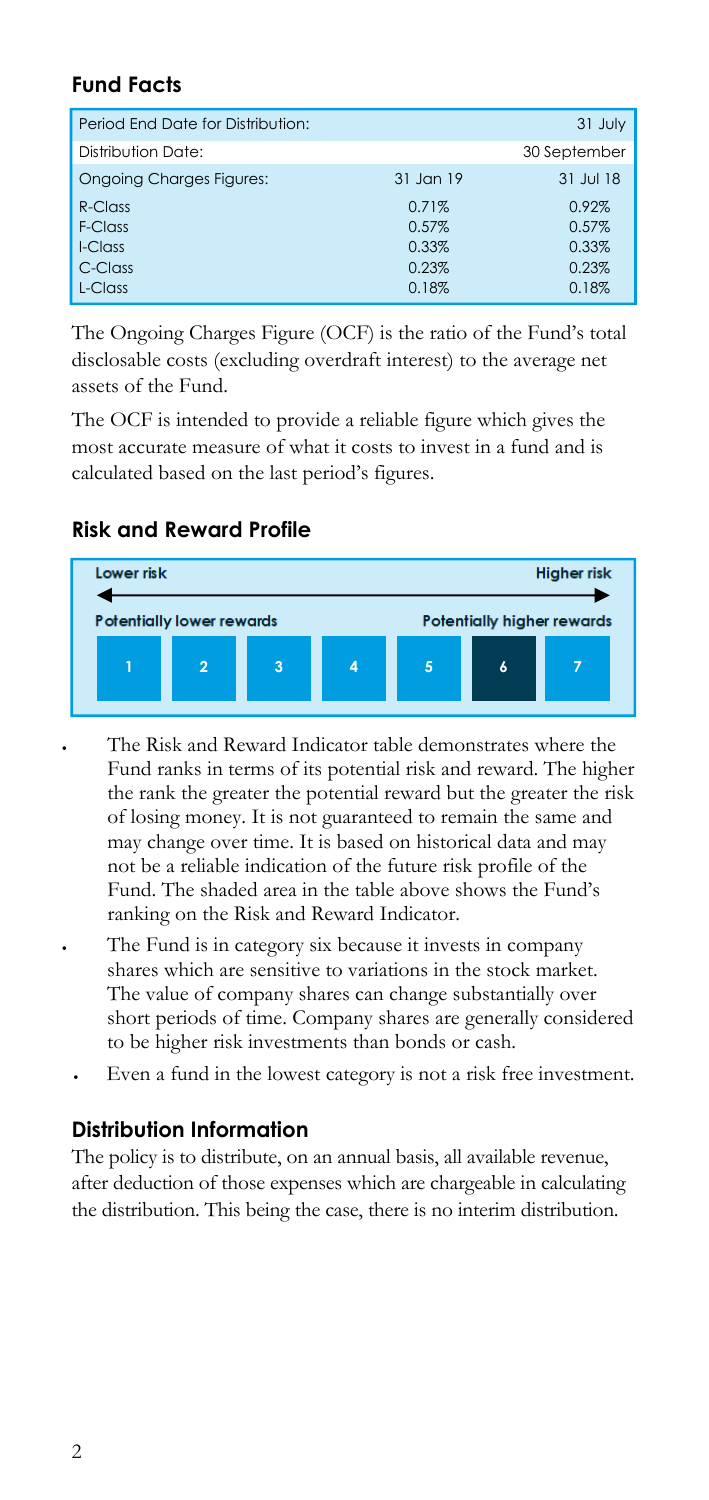### **Net Asset Values and Units in Issue**

| <b>Class</b>                                                      | <b>Net Asset</b><br>Value (£) | <b>Units</b><br>in Issue   | <b>Net Asset</b><br><b>Value per</b><br>Unit $(p)$ |
|-------------------------------------------------------------------|-------------------------------|----------------------------|----------------------------------------------------|
| R-Class<br>Distribution Units<br><b>Accumulation Units</b>        | 3,483,247<br>51.150.202       | 6,270,199<br>80.219.461    | 55.55<br>63.76                                     |
| F-Class<br><b>Distribution Units</b><br><b>Accumulation Units</b> | 254,880<br>163,396            | 456.979<br>250.027         | 55.77<br>65.35                                     |
| I-Class<br>Distribution Units<br><b>Accumulation Units</b>        | 60.384.056<br>219,581,488     | 108,537,021<br>328,923,258 | 55.63<br>66.76                                     |
| $C$ -Class<br>Distribution Units<br><b>Accumulation Units</b>     | 54.081.781<br>54.231.211      | 97,332,949<br>81.025.655   | 55.56<br>66.93                                     |
| L-Class<br>Distribution Units                                     | 432,437,048                   | 777.391.811                | 55.63                                              |

**Past performance is not a guide to future performance.** 

**The price of units and any income from them may go down as well as up.** 

**Exchange rate changes may cause the value of any overseas investments to rise or fall.**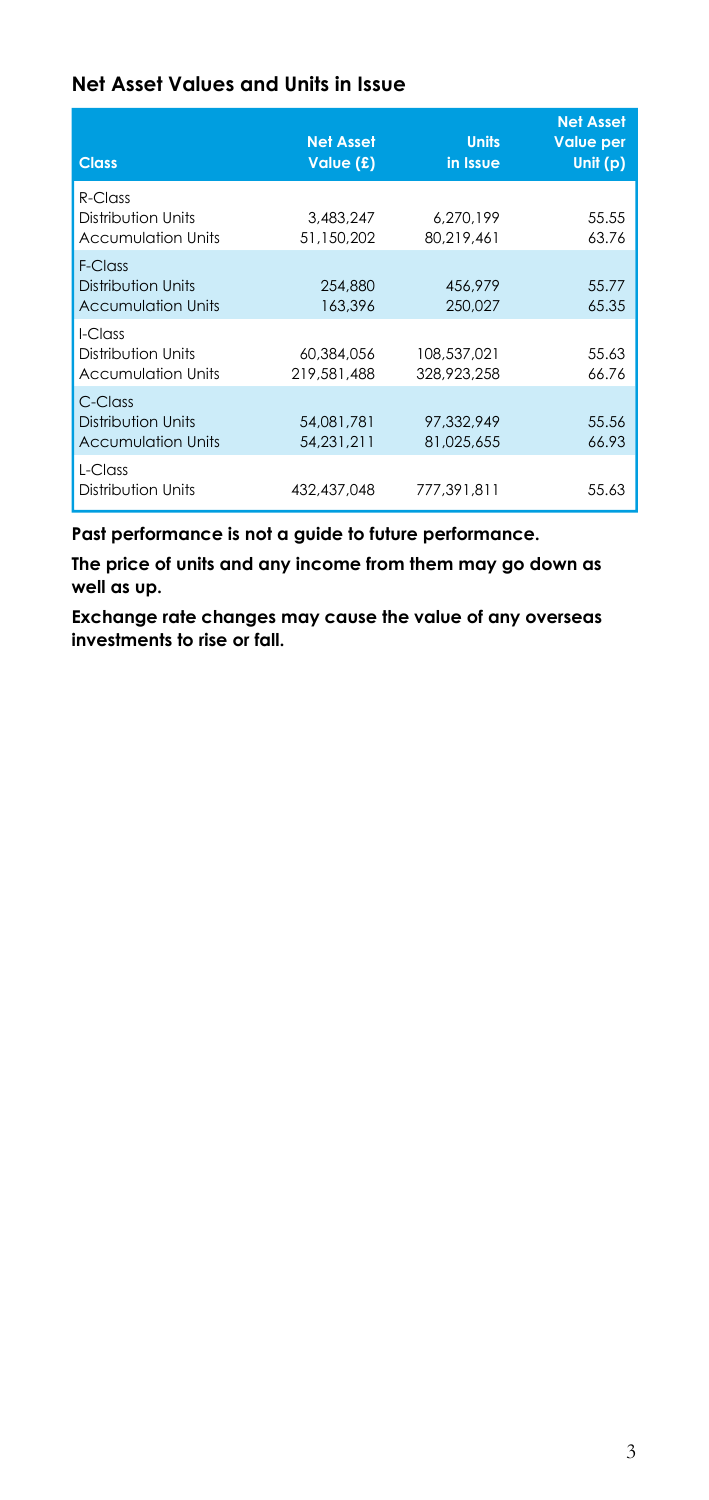## **Portfolio Information**

The top 10 holdings and their associated weighting at the current period end and preceding year end were:

| <b>Top 10 Holdings at</b><br><b>31 January 2019</b> |                                         | <b>Top 10 Holdings at</b><br>31 July 2018    |                                         |
|-----------------------------------------------------|-----------------------------------------|----------------------------------------------|-----------------------------------------|
| Holding                                             | Percentage of<br><b>Net Asset Value</b> | Holding                                      | Percentage of<br><b>Net Asset Value</b> |
| Tencent                                             | 5.49%                                   | Tencent                                      | 5.50%                                   |
| Alibaba Group ADR                                   | 4.38%                                   | Alibaba Group ADR                            | 4.24%                                   |
| Taiwan Semiconductor<br>Manufacturing               | 3.68%                                   | Taiwan Semiconductor<br>Manufacturing        | 4.09%                                   |
| Naspers                                             | 2.08%                                   | Naspers                                      | 2.24%                                   |
| China Construction<br>Bank 'H'                      | 1.74%                                   | China Construction<br>Bank 'H'               | 1.73%                                   |
| Industrial & Commercial<br>Bank of China 'H'        | 1.32%                                   | <b>Baidu ADR</b>                             | 1.49%                                   |
| China Mobile                                        | 1.21%                                   | Industrial & Commercial<br>Bank of China 'H' | 1.24%                                   |
| Reliance Industries                                 | 1.16%                                   | Reliance Industries                          | 1.14%                                   |
| Itau Unibanco<br>(Preference)                       | 1.06%                                   | Vale                                         | 1.08%                                   |
| Ping An Insurance<br>Company 'H'                    | 1.05%                                   | <b>Housing Development</b><br>Finance        | 1.03%                                   |

## **Fund Holdings as at 31 January 2019**



# **Fund Holdings as at 31 July 2018**

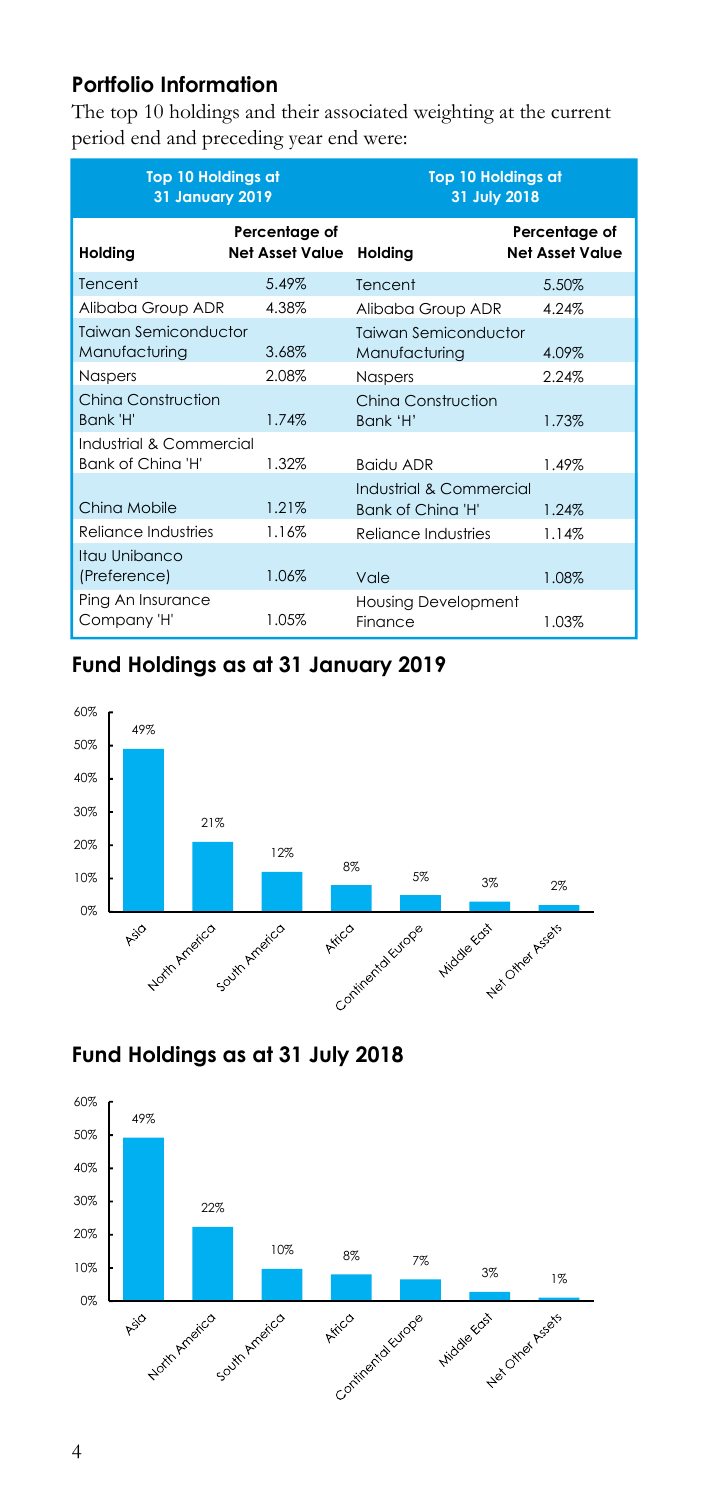### **Manager's Investment Report**

During the period under review, the bid price of the Fund's R-Class distribution units fell by 4.48%. FTSE, the Index compiler, calculates the benchmark Index at the end of the business day using closing prices, whereas the Fund is valued using prevailing prices at 12 noon. Therefore, for tracking purposes the Fund has been revalued using closing prices and foreign exchange rates. On this basis over the review period, the Fund fell by 3.52%, compared with the FTSE All-World All Emerging Markets Index performance of -3.50% (Source: Bloomberg), producing a tracking difference of -0.02%.

### **Past performance is not a guide to future performance.**

**The value of investments and any income from them may go down as well as up.**

#### **Exchange rate changes may cause the value of any overseas investments to rise or fall.**

The FTSE Emerging Index is calculated by FTSE International Limited ("FTSE"). FTSE does not sponsor, endorse or promote this product.

All copyright in the Index values and constituent list belongs to FTSE. Legal & General has obtained full licence from FTSE to use such copyright in the creation of this product.

"FTSETM", "FT-SE®" and "Footsie®" are trademarks of the London Stock Exchange Plc and The Financial Times Limited and are used by FTSE International Limited ("FTSE") under license.

### **Market/Economic Review**

Global equity indices have performed poorly over the last six months. Markets became increasingly volatile as 2018 came to an end, recording heavy losses before regaining some lost ground in January. Concerns that the Federal Reserve was raising US interest rates too quickly, the risk of a prolonged government shutdown in the US, the ongoing US-China trade dispute and weaker global economic indicators all combined to trigger widespread risk aversion amongst investors. The healthcare sector outperformed, boosted by robust earnings growth. As global economic prospects became more uncertain, technology stocks struggled while the energy sector underperformed as the oil price fell back to a 15-month low in December.

Although concerns over US-China trade tensions and the effect of higher US interest rates weighed on global equities, emerging market equities demonstrated some element of resilience. Despite China's economic slowdown, greater political clarity in Latin America and optimism that US-China trade talks could ease tensions lent some support to emerging market equities around the turn of the calendar year. In regional terms, Latin American equities outperformed, helped by pro-market Jair Bolsonaro's victory in Brazil's presidential election. However, Asian equities fared relatively poorly as China's ongoing slowdown seemed set to act as a drag on regional demand.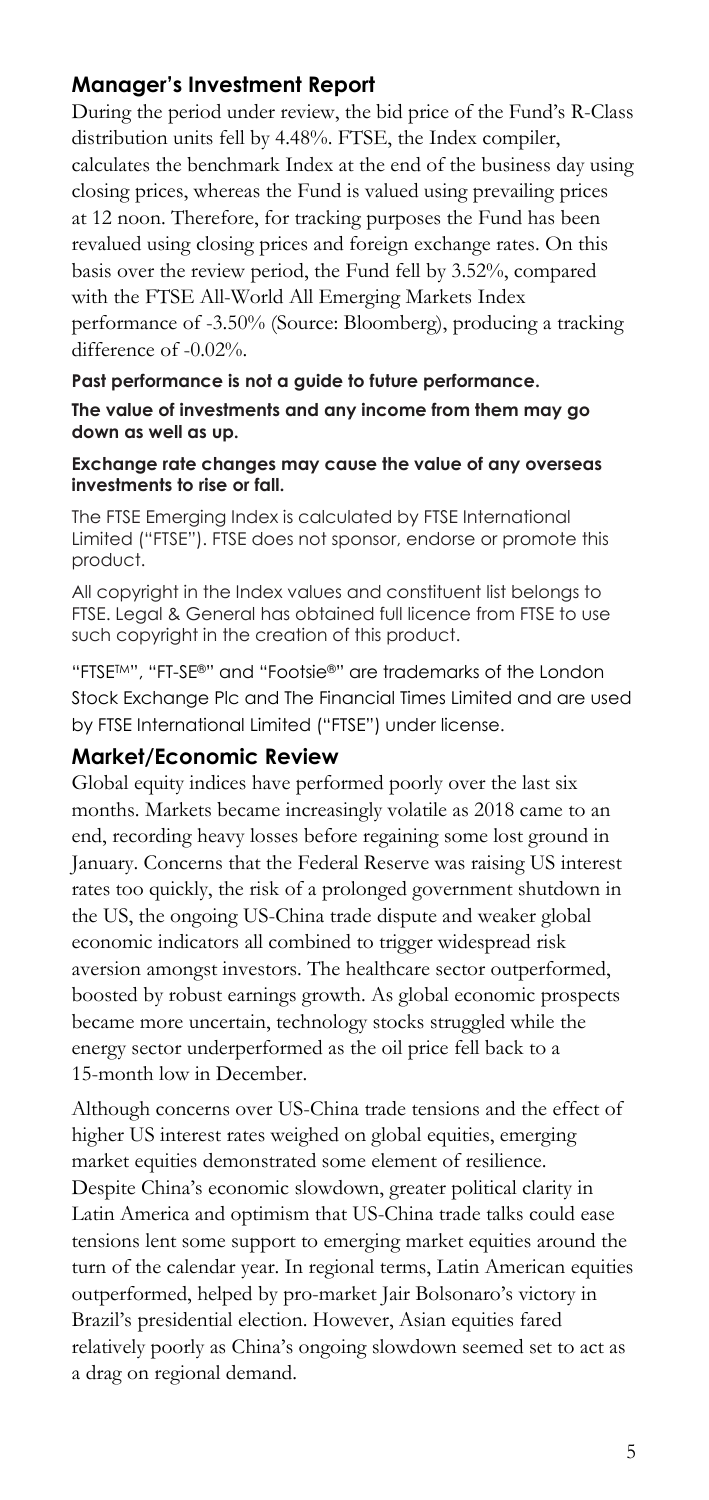## **Manager's Investment Report continued**

## **Fund Review**

Companies held within the Fund are held with weightings generally proportionate to those of the benchmark Index. Therefore, investment activity, other than to raise or invest cash, is only necessary when there are changes to the benchmark Index or as a result of a corporate action.

The September semi-annual Index review was most notable for the promotion of a new country to the Index. Kuwait was added, initially at half its full weight, after it was deemed to have reached emerging markets status by FTSE. In total, seven Kuwait securities were added with a total weight of 0.27%. However, other additions to the Index were bigger changes with Yageo (Taiwan) and BeiGene ADR (China) leading the way of 19 additional new securities. As well as Kuwait being added, 31 Polish securities were sold after the country was reclassified as developed. These were by far the most significant of a total of 54 deletions from the Index. The two-way Index turnover was 3.37%.

The December 2018 quarterly Index review was much quieter, with the most notable event being Kuwait doubling its weight to full inclusion. There were also seven additions, including Notre Dame Intermedica Participacoes (Brazil) and Qatar Aluminum Manufacturing Company (Qatar), and two deletions. There were a further 69 changes to the free share capital of constituents with the largest increases being Alibaba Group ADR (China) and LUKOIL ADR (Russia). The two-way Index turnover was 2.01%.

Outside of the Index reviews, the most notable addition was the purchase of Meituan Dianping (China), which was added to the Index in September after its USD 4.4 billion Initial Public Offering (I.P.O.).

At the end of the review period the three largest stocks in the Fund were Tencent (5.5%), Alibaba Group ADR (4.4%) and Taiwan Semiconductor Manufacturing (3.7%).

## **Outlook**

We see this period as the start of the twilight zone between expansion and a downturn marking the end of the cycle; an environment where a point forecast for equities at the end of 2019 becomes increasingly useless. However, those hoping for a return to tranquillity may be disappointed.

In fixed income and currency markets, the interest rate differential between the US and elsewhere could widen, triggering more US Dollar appreciation and yield increases in the first half of the year. However, US exceptionalism may run out of steam by mid-year as the focus switches to 2020's election. One important concern is the potential for a persistent change in the relationship between equities and bonds. Bonds' shock-absorbing capacity could disappear when an inflationary mind-set takes hold.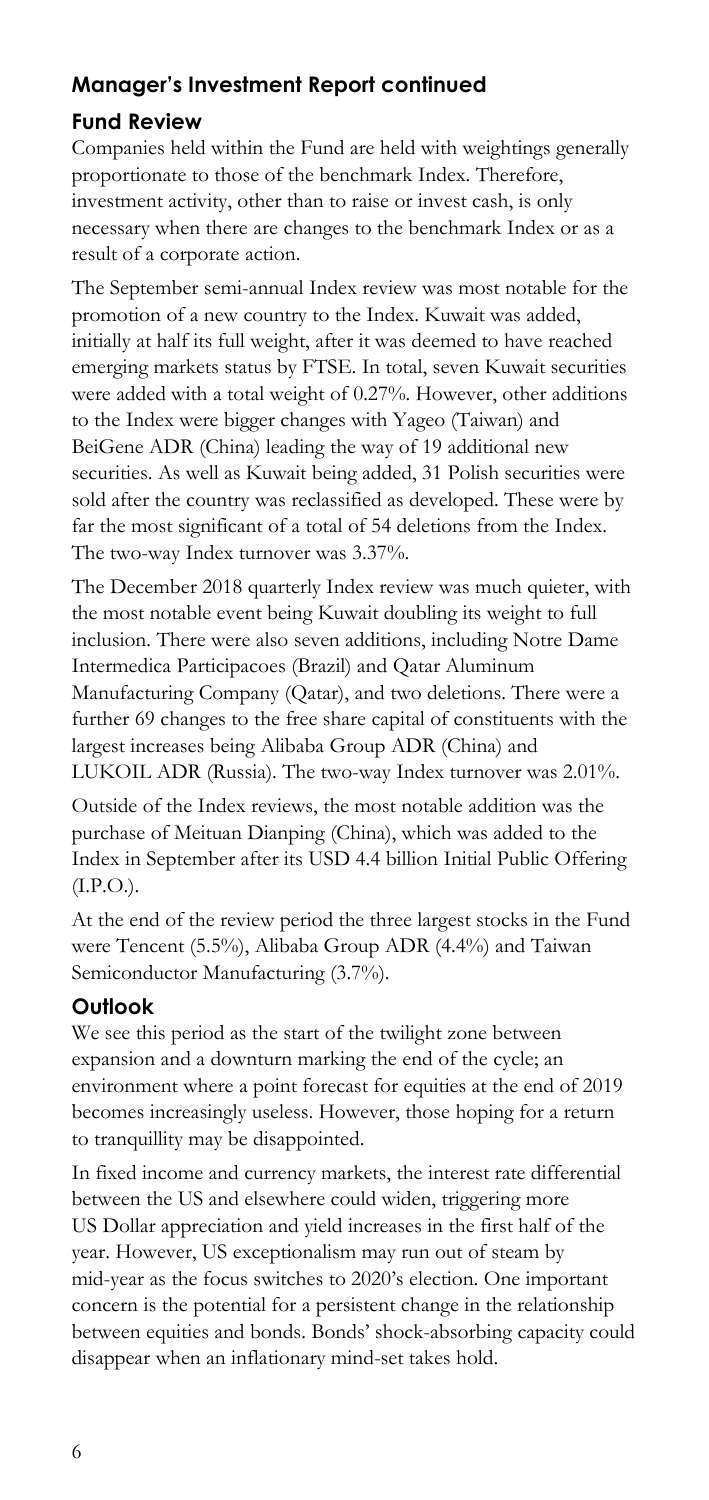# **Manager's Investment Report continued**

In 2019, pressure on the Euro could continue as Brexit negotiations go to the wire and the confrontation between the Italian government and the European Commission heads into the eleventh hour.

The Fund remains well positioned to capture the performance of the Index.

Legal & General Investment Management Limited (Investment Adviser) 22 February 2019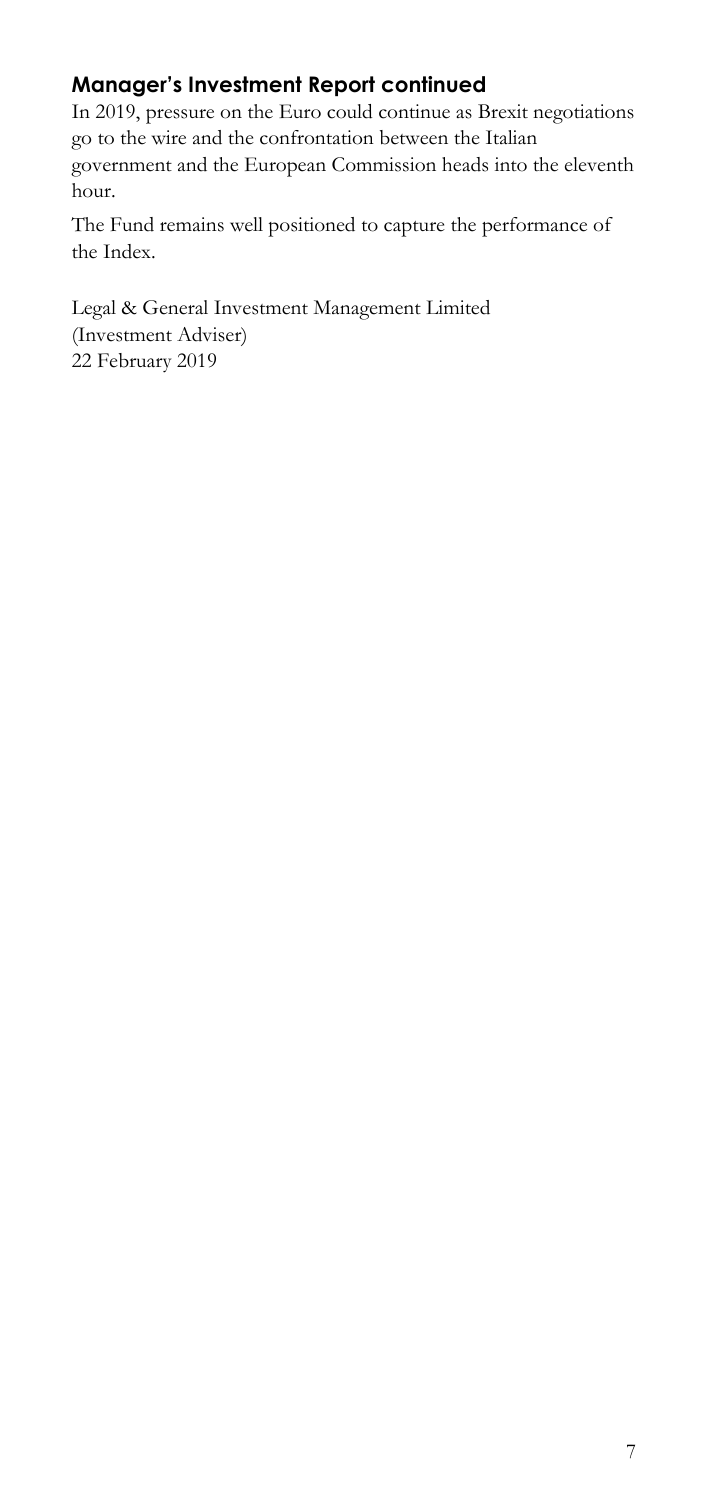## **Manager's Report and Accounts**

Copies of the most recent Interim and Annual Long Form Manager's Reports are available free of charge by telephoning 0370 050 0955, by writing to the Manager or are available on the internet at www.legalandgeneral.com/investments/fundinformation/managers-reports.

Call charges will vary. We may record and monitor calls.

### **Information on Tracking Error**

The 'Tracking Error' of a Fund is the measure of the volatility of the differences between the return of the Fund and the return of the benchmark Index. It provides an indication of how closely the Fund is tracking the performance of the benchmark Index after considering things such as Fund charges and taxation.

Using monthly returns, over the review period, the annualised Tracking Error of the Fund is 0.07%, whilst over the last three years to the end of January 2019, the annualised Tracking Error of the Fund is 0.09%. These Tracking Errors are within the anticipated Tracking Error levels set out in the Fund's Prospectus of  $+/-1.50\%$  per annum.

### **Minimum Investment Amounts**

The minimum initial lump sum investment amounts for each class are as follows:

| R-Class | $\sqrt{100}$     |
|---------|------------------|
| F-Class | $\sqrt{.500}$    |
| I-Class | f1,000,000       |
| C-Class | f100,000,000     |
| L-Class | $\angle 100,000$ |

In addition, monthly contributions can be made into the R-Class with a minimum amount of  $f(20)$ , and F-Class with a minimum amount of  $\sqrt{250}$  per month.

F-Class units are only available to:

- i) investors who have received advice from authorised intermediaries, platforms or other distributors in relation to their investment in units in the Fund; and
- ii) distributors who the Manager reasonably considers will adequately bear the costs of marketing to and acquiring investors at no or limited cost to the Manager, and to whom the Manager has confirmed that such distributor or investor meets the criteria for investment in such units.

C-Class units are available to certain eligible investors who meet the criteria for investment in such units as outlined in the share class policy of the Manager, which is available to investors in the C-Class upon request. Where investors in the C-Class no longer continue to meet the criteria for investment in such units, further investment in such units may not be permitted.

L-Class units are not available to retail customers and are intended only for investment by Legal & General group of companies.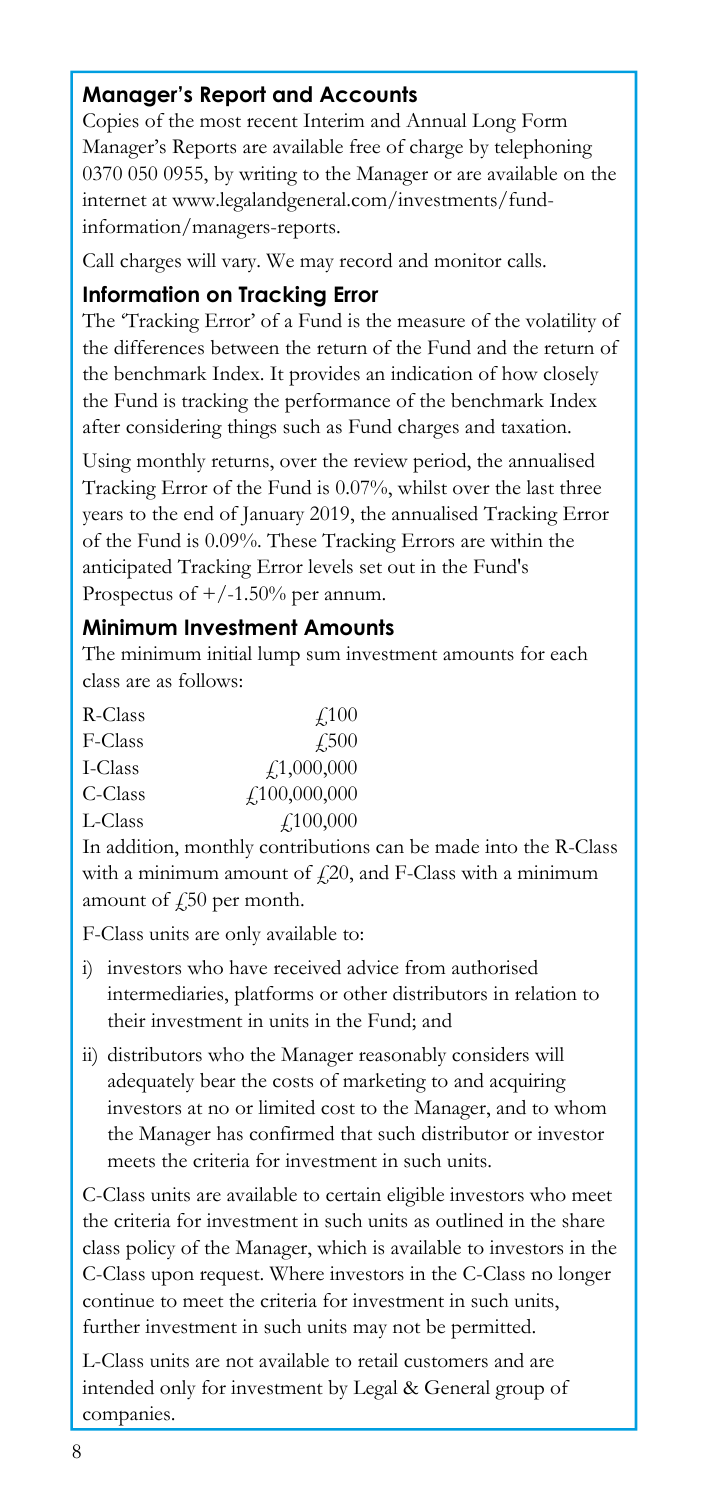### **Other Information**

The information in this report is designed to enable unitholders to understand how the Fund has performed during the period under review and how it is invested at the period end. Further information on the activities and performance of the Fund can be obtained by telephoning 0370 050 0955 or by writing to the Manager.

Call charges will vary. We may record and monitor calls.

### **Authorised Fund Manager**

Legal & General (Unit Trust Managers) Limited Registered in England and Wales No. 01009418 Registered office: One Coleman Street, London EC2R 5AA Telephone: 0370 050 3350 Authorised and regulated by the Financial Conduct Authority

### **Trustee**

Northern Trust Global Services SE UK Branch 50 Bank Street, Canary Wharf, London E14 5NT Authorised by the Prudential Regulation Authority and regulated by the Financial Conduct Authority and the Prudential Regulation Authority

## **Independent Auditors**

KPMG LLP 15 Canada Square, London E14 5GL